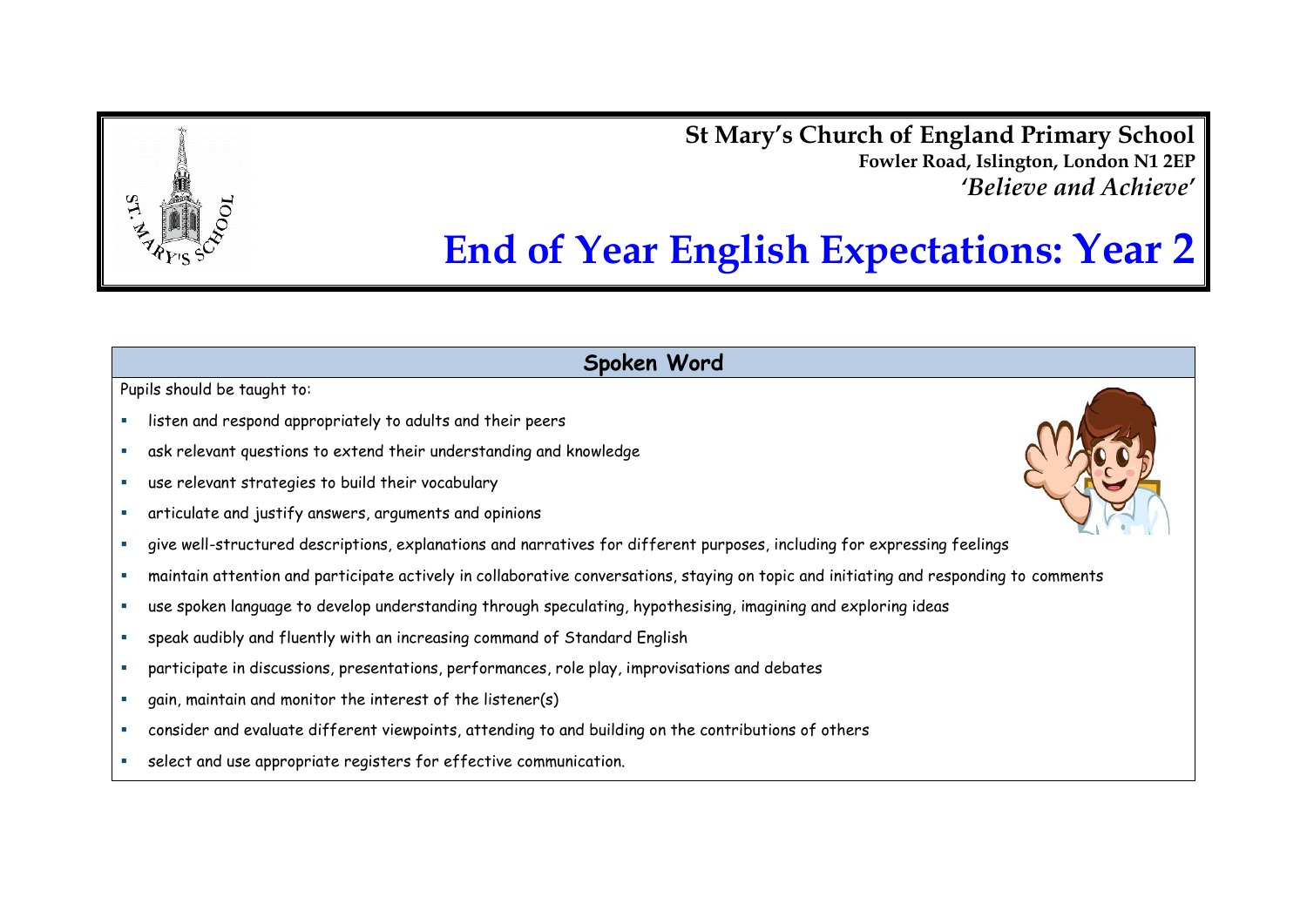# **Word Reading**

Pupils should be taught to:

- continue to apply phonic knowledge and skills as the route to decode words until automatic decoding has become embedded and reading is fluent
- read accurately by blending the sounds in words that contain the graphemes taught so far, especially recognising alternative sounds for graphemes
- read accurately words of two or more syllables that contain the same graphemes as above
- read words containing common suffixes
- read further common exception words, noting unusual correspondences between spelling and sound and where these occur in the word
- read most words quickly and accurately, without overt sounding and blending, when they have been frequently encountered
- read aloud books closely matched to their improving phonic knowledge, sounding out unfamiliar words accurately, automatically and without undue hesitation
- re-read these books to build up their fluency and confidence in word reading.

# **Reading Comprehension**

- develop pleasure in reading, motivation to read, vocabulary and understanding by:
- listening to, discussing and expressing views about a wide range of contemporary and classic poetry, stories and non-fiction at a level beyond that at which they can read independently
- discussing the sequence of events in books and how items of information are related
- becoming increasingly familiar with and retelling a wider range of stories, fairy stories and traditional tales
- being introduced to non-fiction books that are structured in different ways
- **EXEDENT FECOGNISTS** recurring literary language in stories and poetry
- discussing and clarifying the meanings of words, linking new meanings to known vocabulary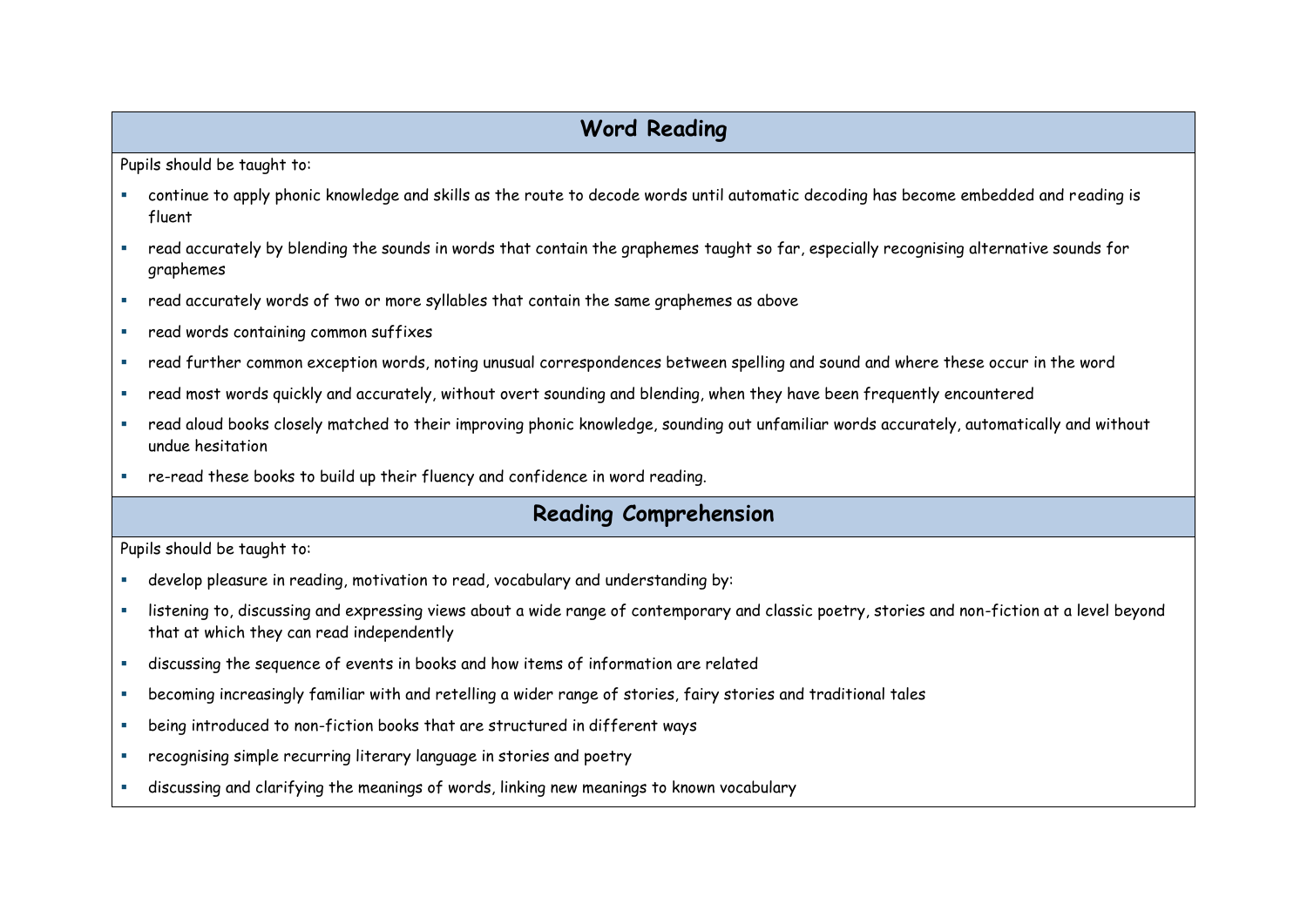- discussing their favourite words and phrases
- continuing to build up a repertoire of poems learnt by heart, appreciating these and reciting some, with appropriate intonation to make the meaning clear
- understand both the books that they can already read accurately and fluently and those that they listen to by:
- drawing on what they already know or on background information and vocabulary provided by the teacher
- checking that the text makes sense to them as they read and correcting inaccurate reading
- making inferences on the basis of what is being said and done
- **E** answering and asking questions
- predicting what might happen on the basis of what has been read so far
- participate in discussion about books, poems and other works that are read to them and those that they can read for themselves, taking turns and listening to what others say
- explain and discuss their understanding of books, poems and other material, both those that they listen to and those that they read for themselves. develop pleasure in reading, motivation to read, vocabulary and understanding by:
- listening to, discussing and expressing views about a wide range of contemporary and classic poetry, stories and non-fiction at a level beyond that at which they can read independently
- discussing the sequence of events in books and how items of information are related
- becoming increasingly familiar with and retelling a wider range of stories, fairy stories and traditional tales
- being introduced to non-fiction books that are structured in different ways
- recognising simple recurring literary language in stories and poetry
- discussing and clarifying the meanings of words, linking new meanings to known vocabulary
- discussing their favourite words and phrases
- continuing to build up a repertoire of poems learnt by heart, appreciating these and reciting some, with appropriate intonation to make the meaning clear
- understand both the books that they can already read accurately and fluently and those that they listen to by:

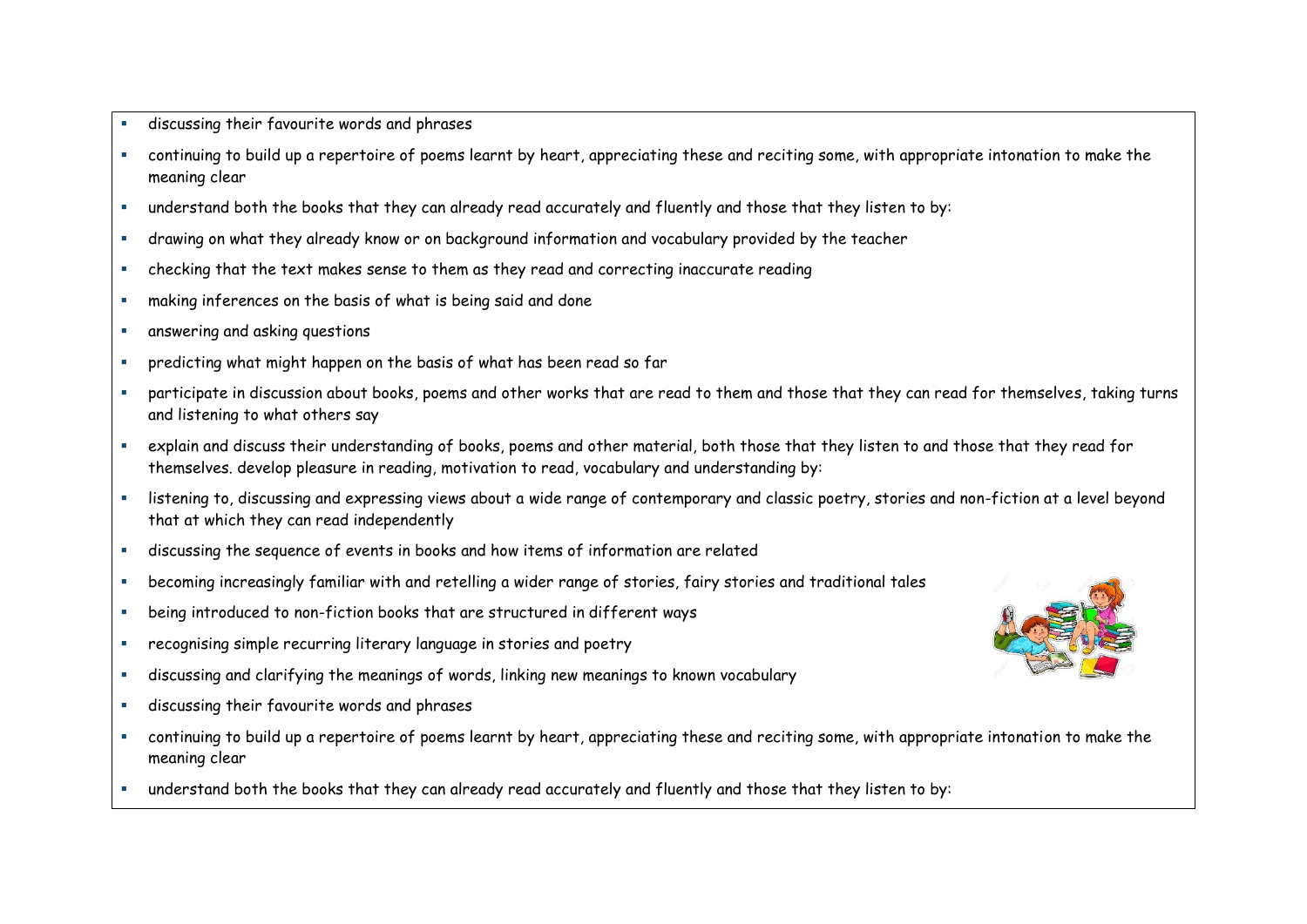- drawing on what they already know or on background information and vocabulary provided by the teacher
- checking that the text makes sense to them as they read and correcting inaccurate reading
- making inferences on the basis of what is being said and done
- **E** answering and asking questions
- predicting what might happen on the basis of what has been read so far
- participate in discussion about books, poems and other works that are read to them and those that they can read for themselves, taking turns and listening to what others say
- explain and discuss their understanding of books, poems and other material, both those that they listen to and those that they read for themselves.

## **Writing – transcription**

- **spell by:**
- segmenting spoken words into phonemes and representing these by graphemes, spelling many correctly
- learning new ways of spelling phonemes for which one or more spellings are already known, and learn some words with each spelling, including a few common homophones
- **Exercise 1** learning to spell common exception words
- **EXEDENT EXECUTE:** learning to spell more words with contracted forms
- learning the possessive apostrophe (singular) [for example, the girl's book]
- distinguishing between homophones and near-homophones
- add suffixes to spell longer words, including –ment, –ness, –ful, –less, –ly
- apply spelling rules and guidance, as listed in English Appendix 1
- write from memory simple sentences dictated by the teacher that include words using the GPCs, common exception words and punctuation taught so far.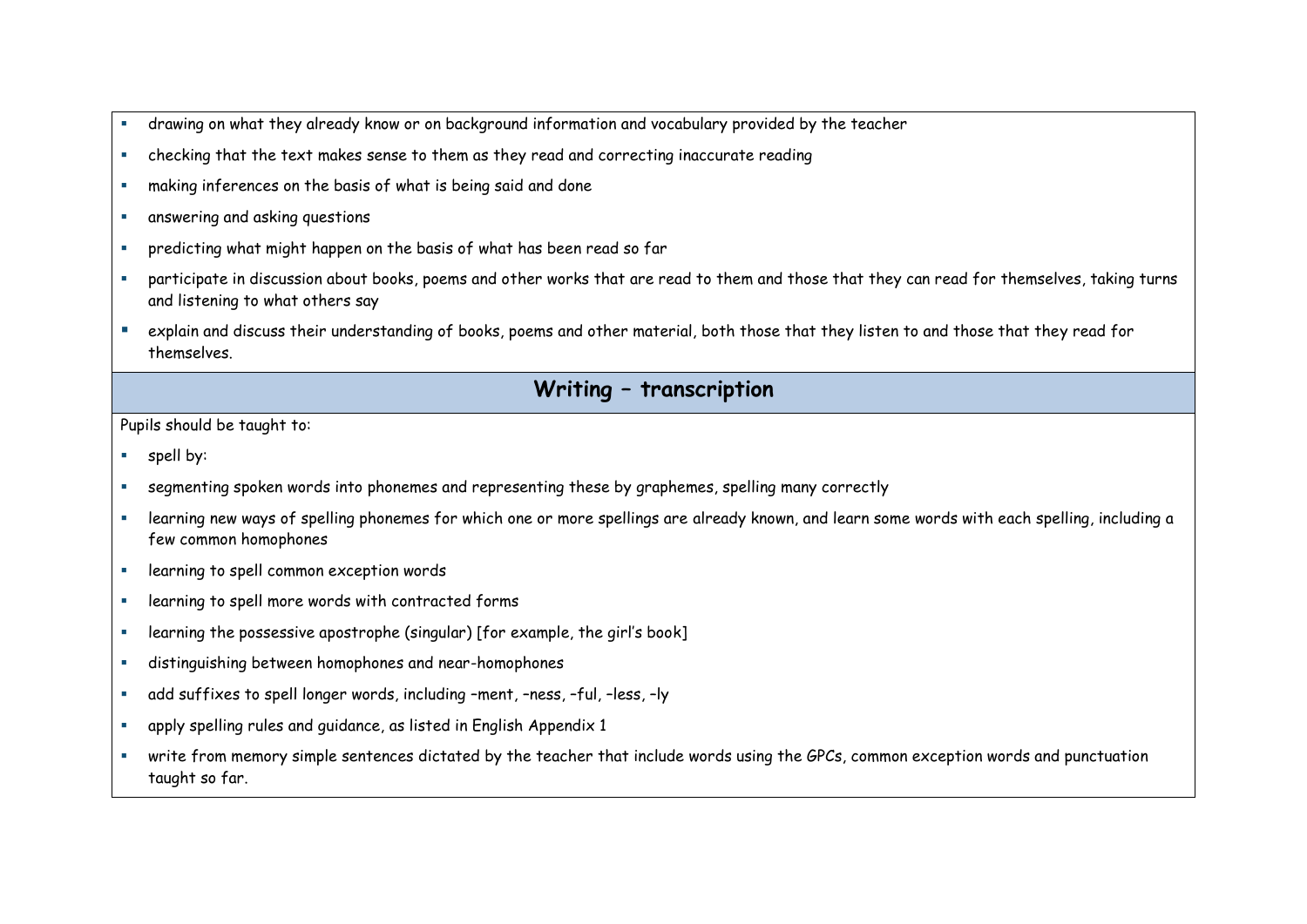## **Writing – Composition**

- develop positive attitudes towards and stamina for writing by:
- writing narratives about personal experiences and those of others (real and fictional)
- **writing about real events**
- **F** writing poetry
- **writing for different purposes**
- consider what they are going to write before beginning by:
- planning or saying out loud what they are going to write about
- writing down ideas and/or key words, including new vocabulary
- encapsulating what they want to say, sentence by sentence
- make simple additions, revisions and corrections to their own writing by:
- evaluating their writing with the teacher and other pupils
- re-reading to check that their writing makes sense and that verbs to indicate time are used correctly and consistently, including verbs in the continuous form
- proof-reading to check for errors in spelling, grammar and punctuation [for example, ends of sentences punctuated correctly]
- read aloud what they have written with appropriate intonation to make the meaning clear. develop positive attitudes towards and stamina for writing by:
- writing narratives about personal experiences and those of others (real and fictional)
- writing about real events
- **writing poetry**
- **writing for different purposes**

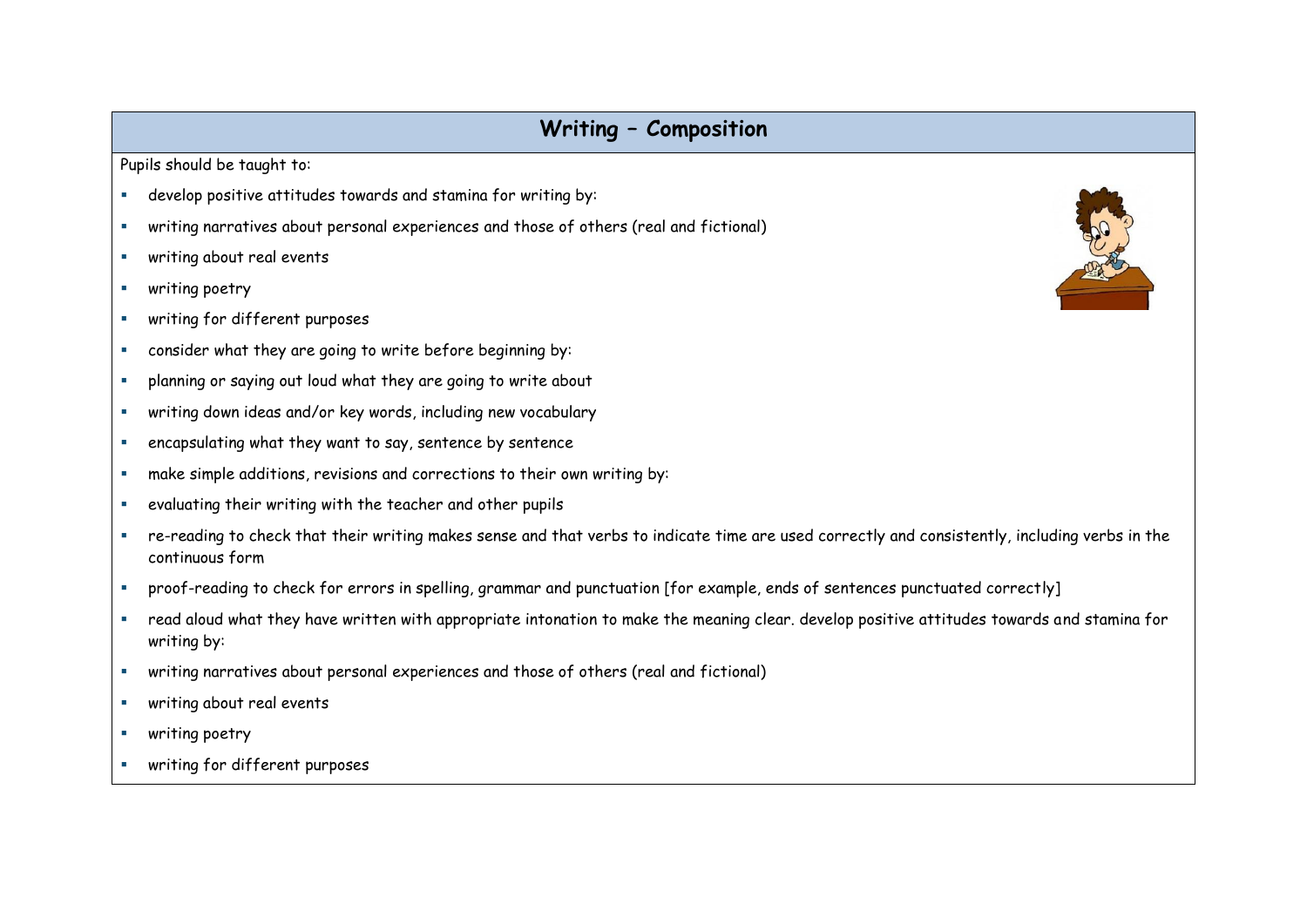- consider what they are going to write before beginning by:
- planning or saying out loud what they are going to write about
- writing down ideas and/or key words, including new vocabulary
- encapsulating what they want to say, sentence by sentence
- make simple additions, revisions and corrections to their own writing by:
- evaluating their writing with the teacher and other pupils
- re-reading to check that their writing makes sense and that verbs to indicate time are used correctly and consistently, including verbs in the continuous form
- proof-reading to check for errors in spelling, grammar and punctuation [for example, ends of sentences punctuated correctly]
- read aloud what they have written with appropriate intonation to make the meaning clear.

## **Writing – Handwriting**

Pupils should be taught to:

- form lower-case letters of the correct size relative to one another
- start using some of the diagonal and horizontal strokes needed to join letters and understand which letters, when adjacent to one another, are best left unjoined
- write capital letters and digits of the correct size, orientation and relationship to one another and to lower case letters
- use spacing between words that reflects the size of the letters.

## **Writing – Grammar, Vocabulary and Punctuation**

- develop their understanding of the concepts set out in English Appendix 2 by:
- **Examing how to use both familiar and new punctuation correctly (see English Appendix 2), including full stops, capital letters, exclamation** marks, question marks, commas for lists and apostrophes for contracted forms and the possessive (singular)